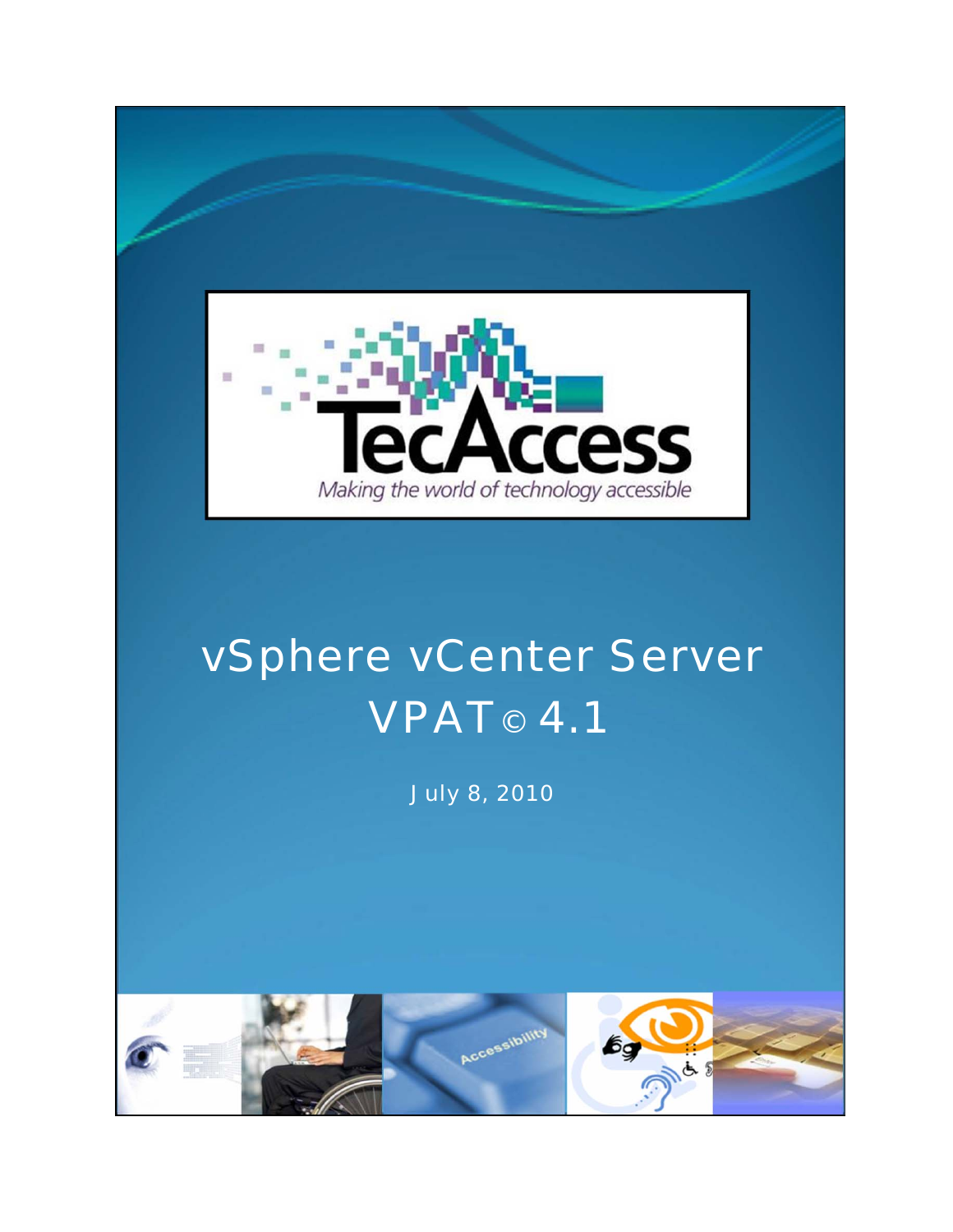

## **VPAT**®

Since the VPAT must be comprehensive, all Section 508 issues on all pages must be corrected to sustain compliance.

**Summary of Voluntary Product Accessibility Template** 

| <b>Criteria</b>                    | <b>Supporting Features</b> | <b>Remarks &amp; Explanations</b>   |
|------------------------------------|----------------------------|-------------------------------------|
| Section 1194.21 Software           | Supports with              | Please reference the attached       |
| <b>Applications and Operating</b>  | Exceptions                 | 1194.21 section.                    |
| Systems                            |                            |                                     |
| Section 1194.22 Web-based          | Supports with              | The Web based GUI accessed through  |
| Internet Information and           | Exceptions                 | the VMWare VI Web Access Client 4.1 |
| Applications                       |                            | allows access to vCenter Server 4.1 |
|                                    |                            |                                     |
|                                    |                            | Please reference the attached       |
|                                    |                            | 1194.22 section.                    |
| Section 1194.23                    | Not Applicable             |                                     |
| <b>Telecommunications Products</b> |                            |                                     |
| Section 1194.24 Video and          | Not Applicable             |                                     |
| <b>Multimedia Products</b>         |                            |                                     |
| Section 1194.25 Self-              | Not Applicable             |                                     |
| contained, Closed Products         |                            |                                     |
| Section 1194.26 Desktop and        | Not Applicable             |                                     |
| <b>Portable Computers</b>          |                            |                                     |
| Section 1194.31 Functional         | Supports with              | Please reference the attached       |
| Performance Criteria               | Exceptions                 | 1194.21, 1194.22 and 1194.31        |
|                                    |                            | sections.                           |
| Section 1194.41 Information,       | Supports                   | Please reference the attached       |
| Documentation and Support          |                            | 1194.41 section.                    |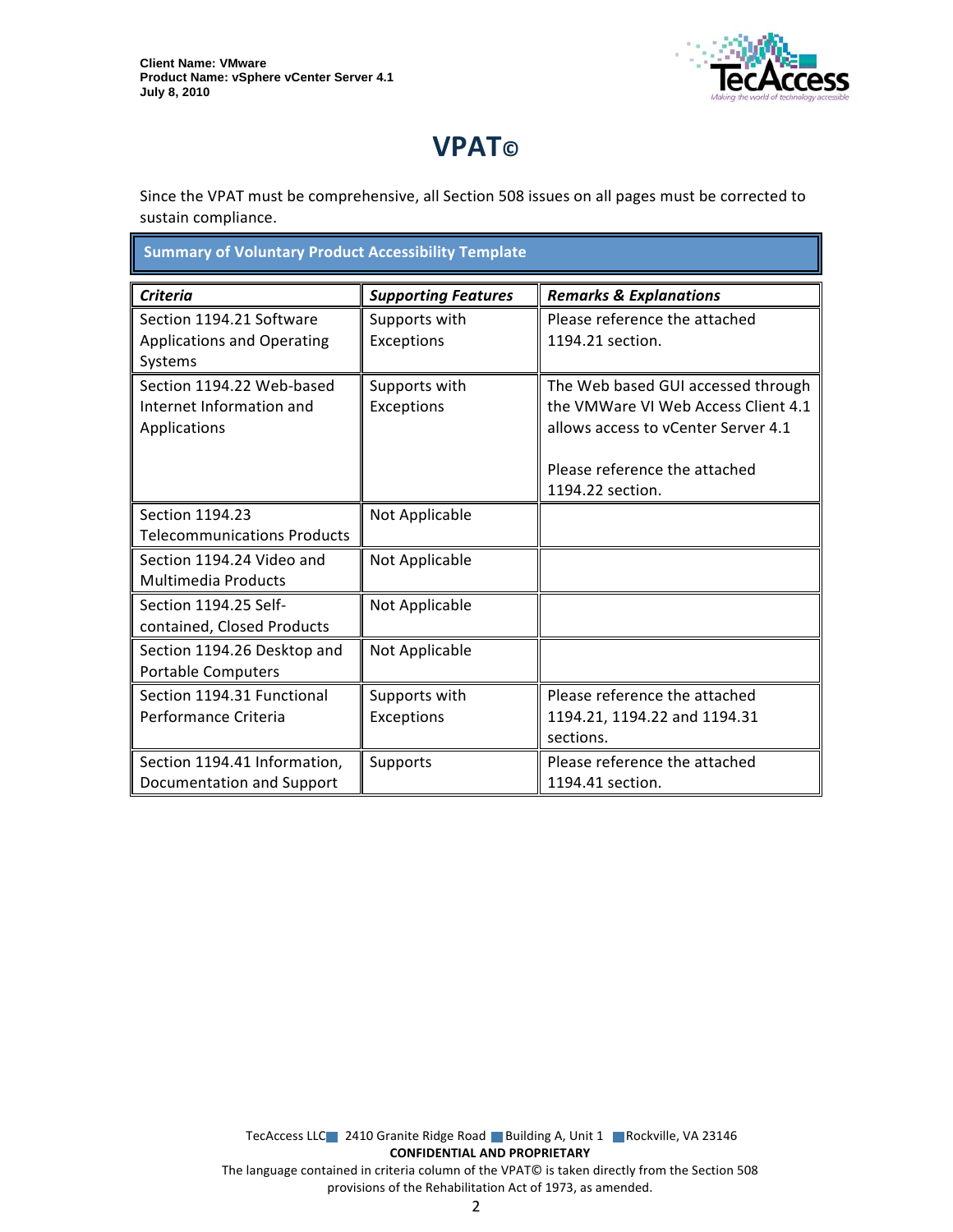

## **Supporting Features (Second Column on VPAT)**

| Supports                                                            | Use this language when you determine the product<br>fully meets the letter and intent of the Criteria.                                                                                                                                                                                                                                              |
|---------------------------------------------------------------------|-----------------------------------------------------------------------------------------------------------------------------------------------------------------------------------------------------------------------------------------------------------------------------------------------------------------------------------------------------|
| Supports with Exceptions                                            | Use this language when you determine the product<br>does not fully meet the letter and intent of the<br>Criteria, but provides some level of access relative to<br>the Criteria.                                                                                                                                                                    |
| Supports through Equivalent<br>Facilitation                         | Use this language when you have identified an<br>alternate way to meet the intent of the Criteria or<br>when the product does not fully meet the intent of<br>the Criteria.                                                                                                                                                                         |
| Supports when Combined with<br>Compatible AT                        | Use this language when you determine the product<br>fully meets the letter and intent of the Criteria when<br>used in combination with Compatible Assistive<br>Technology ("AT"). For example, many software<br>programs can provide speech output when combined<br>with a compatible screen reader (commonly used AT<br>for people who are blind). |
| Does Not Support                                                    | Use this language when you determine the product<br>does not meet the letter or intent of the Criteria.                                                                                                                                                                                                                                             |
| Not Applicable                                                      | Use this language when you determine the Criteria<br>does not apply to the specific product.                                                                                                                                                                                                                                                        |
| Not Applicable - Fundamental<br><b>Alteration Exception Applies</b> | language when you determine<br><b>Use</b><br>this<br>a<br>Fundamental Alteration of the product would be<br>required to meet the Criteria (see the access board's<br>definition of "fundamental<br>standards<br>for the<br>alteration").                                                                                                            |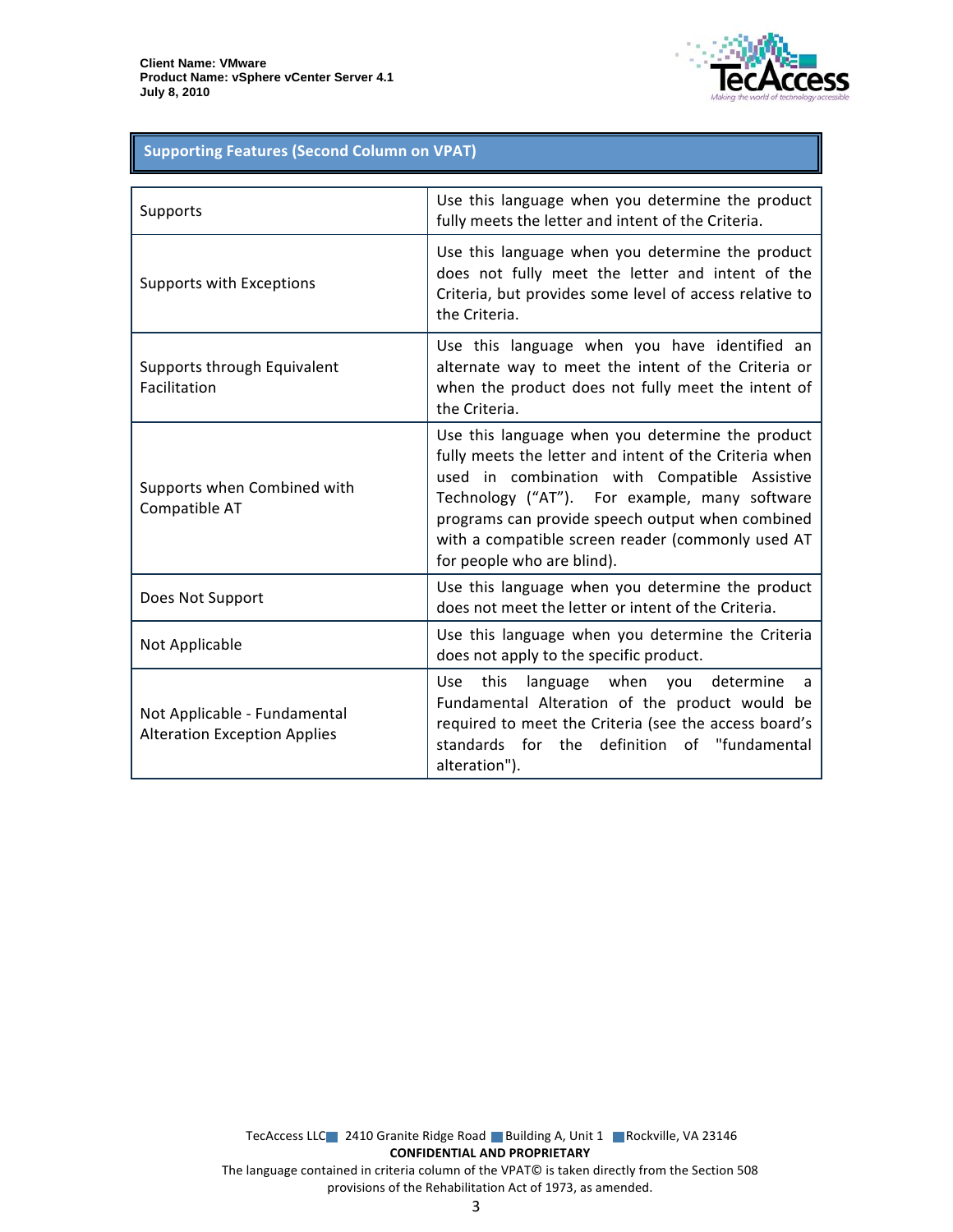

| <b>1194.21 Software Applications and Operating Systems</b>                                                                                                                                                                              |                                           |                                                                                                                                                                                                                                                                                                                                                                                                        |  |
|-----------------------------------------------------------------------------------------------------------------------------------------------------------------------------------------------------------------------------------------|-------------------------------------------|--------------------------------------------------------------------------------------------------------------------------------------------------------------------------------------------------------------------------------------------------------------------------------------------------------------------------------------------------------------------------------------------------------|--|
| पारदाय                                                                                                                                                                                                                                  | <del>उपापरण जन्म</del><br><b>Features</b> | <del>nemurns &amp; Explumations</del>                                                                                                                                                                                                                                                                                                                                                                  |  |
| (a) When software is designed to run<br>on a system that has a keyboard,<br>product functions shall be executable<br>from a keyboard where the function<br>itself or the result of performing a<br>function can be discerned textually. | Supports<br>with<br>Exceptions            | The Windows based GUI accessed<br>through the VMware vSphere client<br>4.1 allows a good deal of keyboard<br>accessibility. Buttons in the main<br>interface can be reached via the tab<br>key, menus can be activated and<br>chosen, and items such as the "Hosts<br>and Clusters" can be used via the<br>keyboard.                                                                                   |  |
|                                                                                                                                                                                                                                         |                                           | Exceptions do exist. The tabs in the<br>interfaces such as "Hosts and<br>Clusters" cannot be activated via the<br>keyboard, e.g., the "Datacenters,"<br>"Hosts," "Tasks and Events" and<br>"Alarms" tabs. While tabbing will<br>place focus on these buttons, they<br>cannot be activated via the Enter or<br>Space keys, which is the Windows<br>standard which is used with Assistive<br>Technology. |  |
|                                                                                                                                                                                                                                         |                                           | The Web based interface does not<br>allow keyboard access to all screens<br>and all functions.                                                                                                                                                                                                                                                                                                         |  |
|                                                                                                                                                                                                                                         |                                           | Many links of dialogs such as those<br>found on the Configuration screen<br>accessed through the individual Hosts<br>screen cannot be accessed or<br>activated via the keyboard.                                                                                                                                                                                                                       |  |
|                                                                                                                                                                                                                                         |                                           | In addition the focus will lock on<br>some fields making it impossible to<br>navigate via the keyboard. An<br>example can be seen in the<br>Configuration screen accessed<br>through the individual Hosts screen.                                                                                                                                                                                      |  |

1194.21 Software Applications and Operating Systems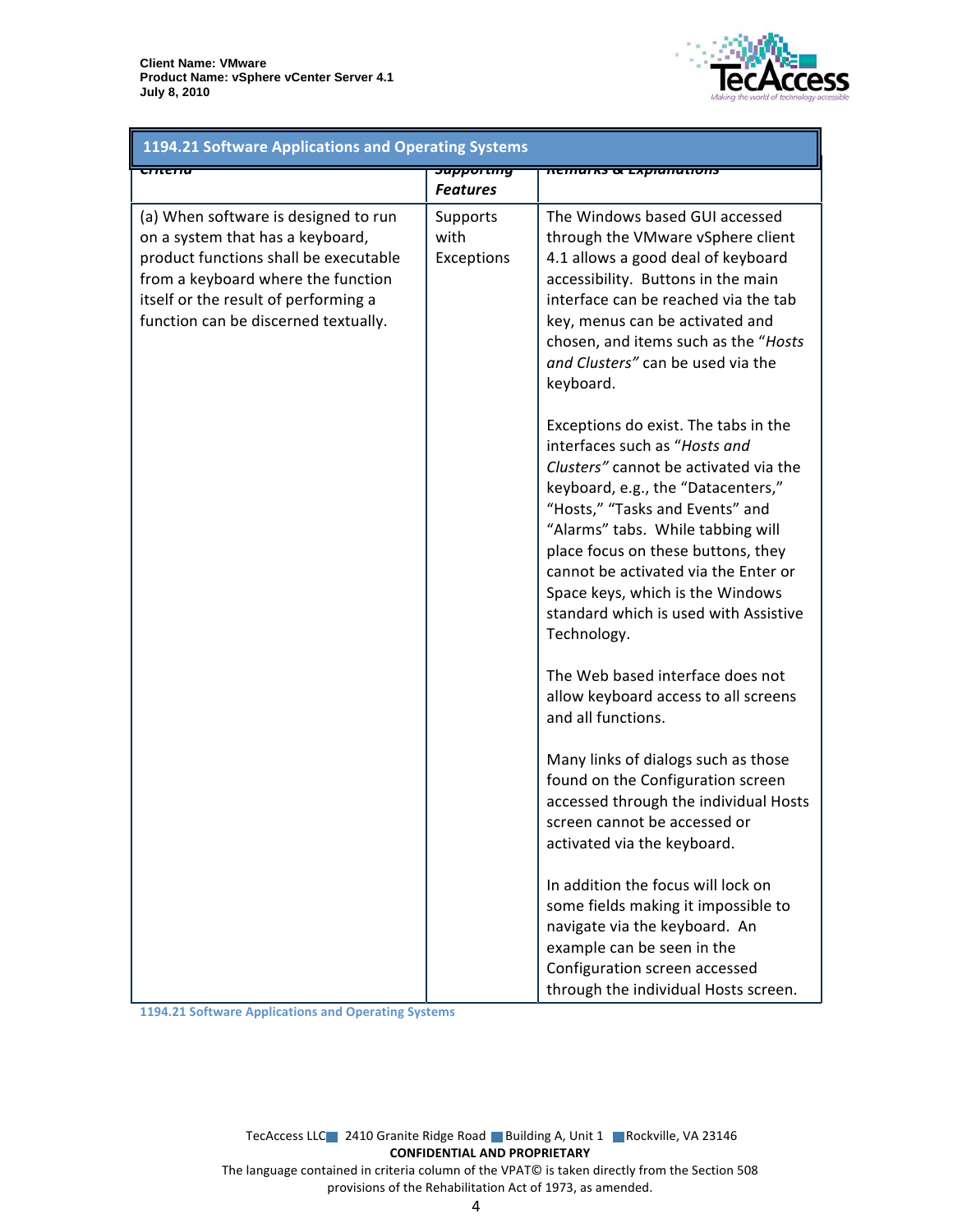

1194.21 Software Applications and Operating Systems, continued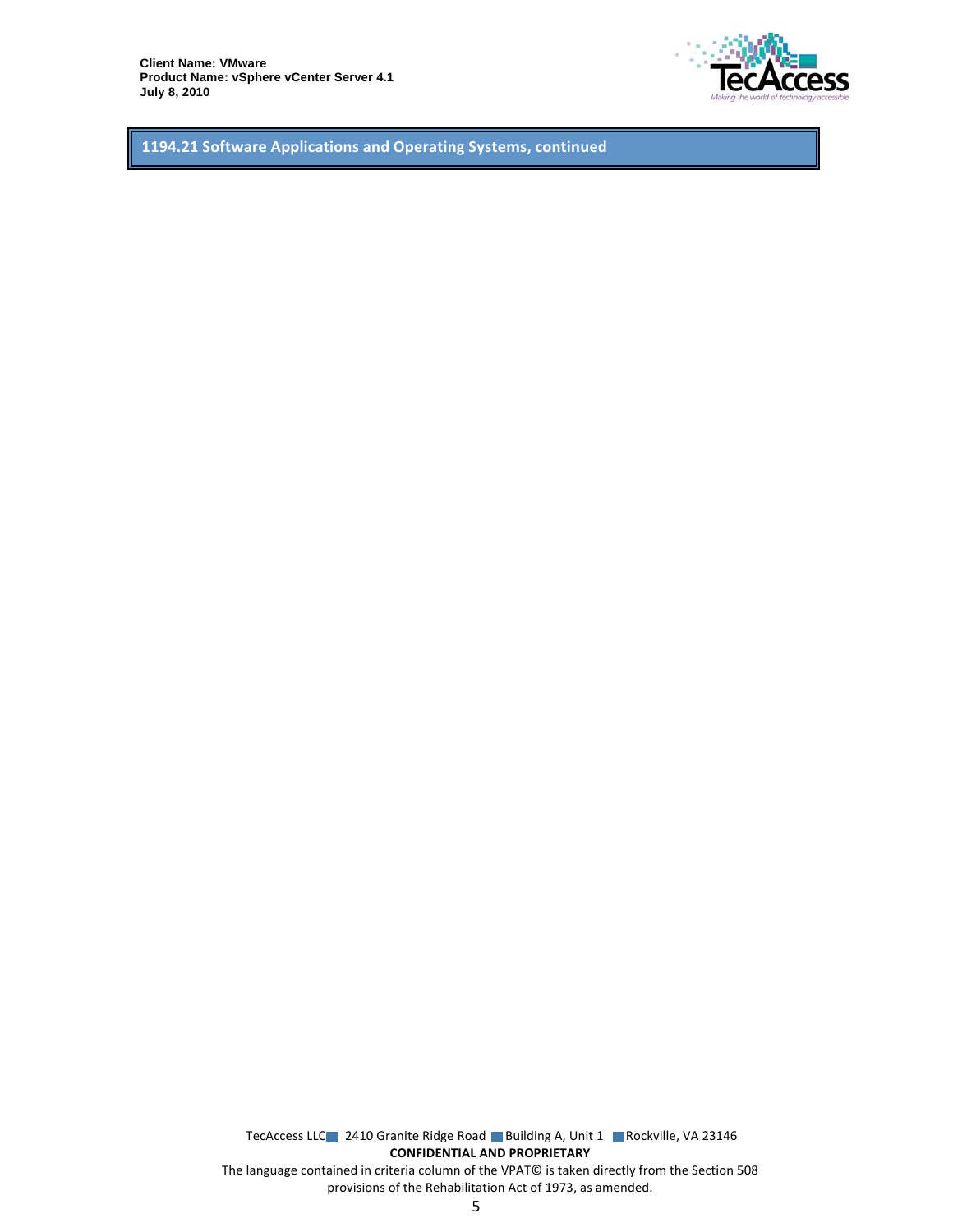

| 1194.21 Software Applications and Operating Systems, continued                                                                                                                                                                                                                                                                                                                                                                                                                                                                                                                                    |                                      |                                                                                                                                                                                                                                                                                                                                                                                                                                                                                                                                                                                                                                                                                                                                                                                                          |  |
|---------------------------------------------------------------------------------------------------------------------------------------------------------------------------------------------------------------------------------------------------------------------------------------------------------------------------------------------------------------------------------------------------------------------------------------------------------------------------------------------------------------------------------------------------------------------------------------------------|--------------------------------------|----------------------------------------------------------------------------------------------------------------------------------------------------------------------------------------------------------------------------------------------------------------------------------------------------------------------------------------------------------------------------------------------------------------------------------------------------------------------------------------------------------------------------------------------------------------------------------------------------------------------------------------------------------------------------------------------------------------------------------------------------------------------------------------------------------|--|
| प्तारसाव                                                                                                                                                                                                                                                                                                                                                                                                                                                                                                                                                                                          | <b>Supporting</b><br><b>Features</b> | <b>Remarks &amp; Explanations</b>                                                                                                                                                                                                                                                                                                                                                                                                                                                                                                                                                                                                                                                                                                                                                                        |  |
| (b) Applications shall not disrupt or<br>disable activated features of other<br>products that are identified as<br>accessibility features, where those<br>features are developed and<br>documented according to industry<br>standards. Applications also shall not<br>disrupt or disable activated features of<br>any operating system that are<br>identified as accessibility features<br>where the application programming<br>interface for those accessibility features<br>has been documented by the<br>manufacturer of the operating system<br>and is available to the product<br>developer. | Supports<br>with<br>Exceptions       | Virtual Infrastructure - vCenter Server<br>4.1 does interrupt or disable AT or AT<br>features.<br>This is true for the web based<br>interface as well.<br>See 1194.21 (a)                                                                                                                                                                                                                                                                                                                                                                                                                                                                                                                                                                                                                                |  |
| (c) A well-defined on-screen indication<br>of the current focus shall be provided<br>that moves among interactive interface<br>elements as the input focus changes.<br>The focus shall be programmatically<br>exposed so that Assistive Technology<br>can track focus and focus changes.                                                                                                                                                                                                                                                                                                          | Supports<br>with<br>Exceptions       | AT can track focus changes and<br>determine what interactive interface<br>element has the current focus in<br>many cases. Focus can also be tracked<br>visually in some cases.<br>However, the focus moves to areas<br>without text displayed on the screen<br>and they will be read aloud by screen<br>readers and do not represent items<br>on the screen. An example of this is<br>on the Configuration screen accessed<br>through the individual Hosts screen.<br>In addition the focus can become<br>locked on the screen. An example of<br>this is the locking of the focus on<br>selected screens such as the<br>Configuration screen.<br>The Web based interface does not<br>allow keyboard access to all screens<br>and all functions and can lock on the<br>screen.<br>See 1194.21 (a) and (b) |  |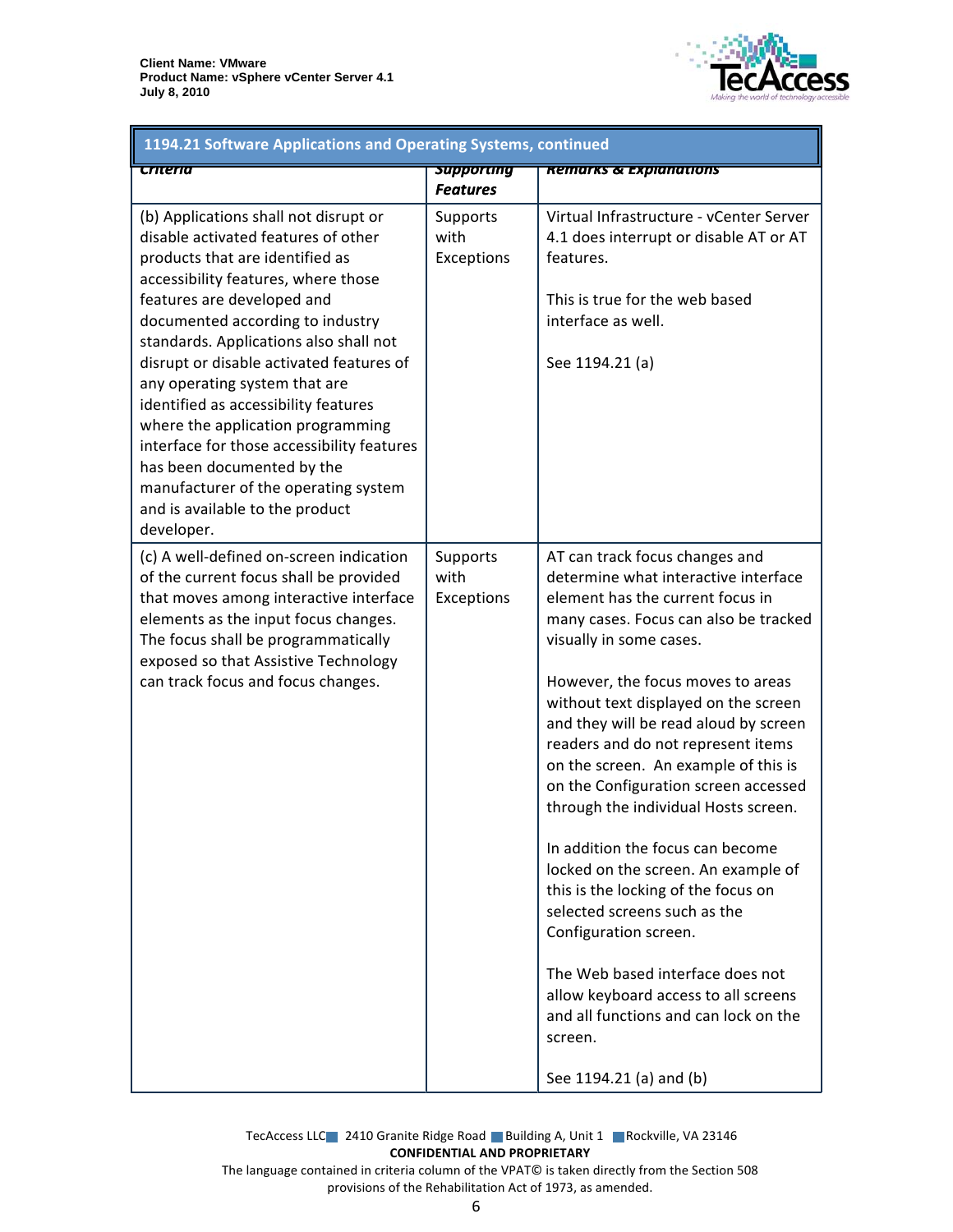

| (d) Sufficient information about a user  | Supports                  | Many controls have sufficient                                            |
|------------------------------------------|---------------------------|--------------------------------------------------------------------------|
| interface element including the          | with                      | information for identifying them                                         |
| Clercity, operation and state of the     | <b><i>Suppotiting</i></b> | Remdite & a Explanationste and value                                     |
| element shall be available to Assistive  | <b>Features</b>           | information provided through                                             |
| Technology. When an image represents     |                           | Microsoft Active Accessibility (MSAA).                                   |
| a program element, the information       |                           |                                                                          |
| conveyed by the image must also be       |                           | However, controls do exist that do                                       |
| available in text.                       |                           | not have identifying information that                                    |
|                                          |                           | assistive technology can use.                                            |
|                                          |                           |                                                                          |
|                                          |                           | See 1194.21(a)                                                           |
| (e) When bitmap images are used to       | Supports                  | Image meaning is consistent.                                             |
| identify controls, status indicators, or |                           |                                                                          |
| other programmatic elements, the         |                           |                                                                          |
| meaning assigned to those images shall   |                           |                                                                          |
| be consistent throughout an              |                           |                                                                          |
| application's performance.               |                           |                                                                          |
| (f) Textual information shall be         | Supports                  | Text is available through the                                            |
| provided through operating system        | with                      | operating system and AT can read it                                      |
| functions for displaying text. The       | Exceptions                | in many cases, however there are                                         |
| minimum information that shall be        |                           | examples when text is not being read                                     |
| made available is text content, text     |                           | or provided through operating system                                     |
| input caret location, and text           |                           | functions.                                                               |
| attributes.                              |                           |                                                                          |
|                                          |                           | See 1194.21 (d)                                                          |
| (g) Applications shall not override user | Supports                  | Virtual Infrastructure - vCenter Server                                  |
| selected contrast and color selections   | with                      | 4.1 does not honor or extend all                                         |
| and other individual display attributes. | Exceptions                | Windows high contrast or large font                                      |
|                                          |                           | settings.                                                                |
|                                          |                           |                                                                          |
|                                          |                           | Some of the high contrast is passed<br>along from Windows, and text size |
|                                          |                           | remains the same when Windows is                                         |
|                                          |                           | set for High Contrast Large Fonts.                                       |
|                                          |                           | Text is enlarged with AT.                                                |
|                                          |                           |                                                                          |
| (h) When animation is displayed, the     | Not                       | Animation is not used.                                                   |
| information shall be displayable in at   | Applicable                |                                                                          |
| least one non-animated presentation      |                           |                                                                          |
| mode at the option of the user.          |                           |                                                                          |

1194.21 Software Applications and Operating Systems, continued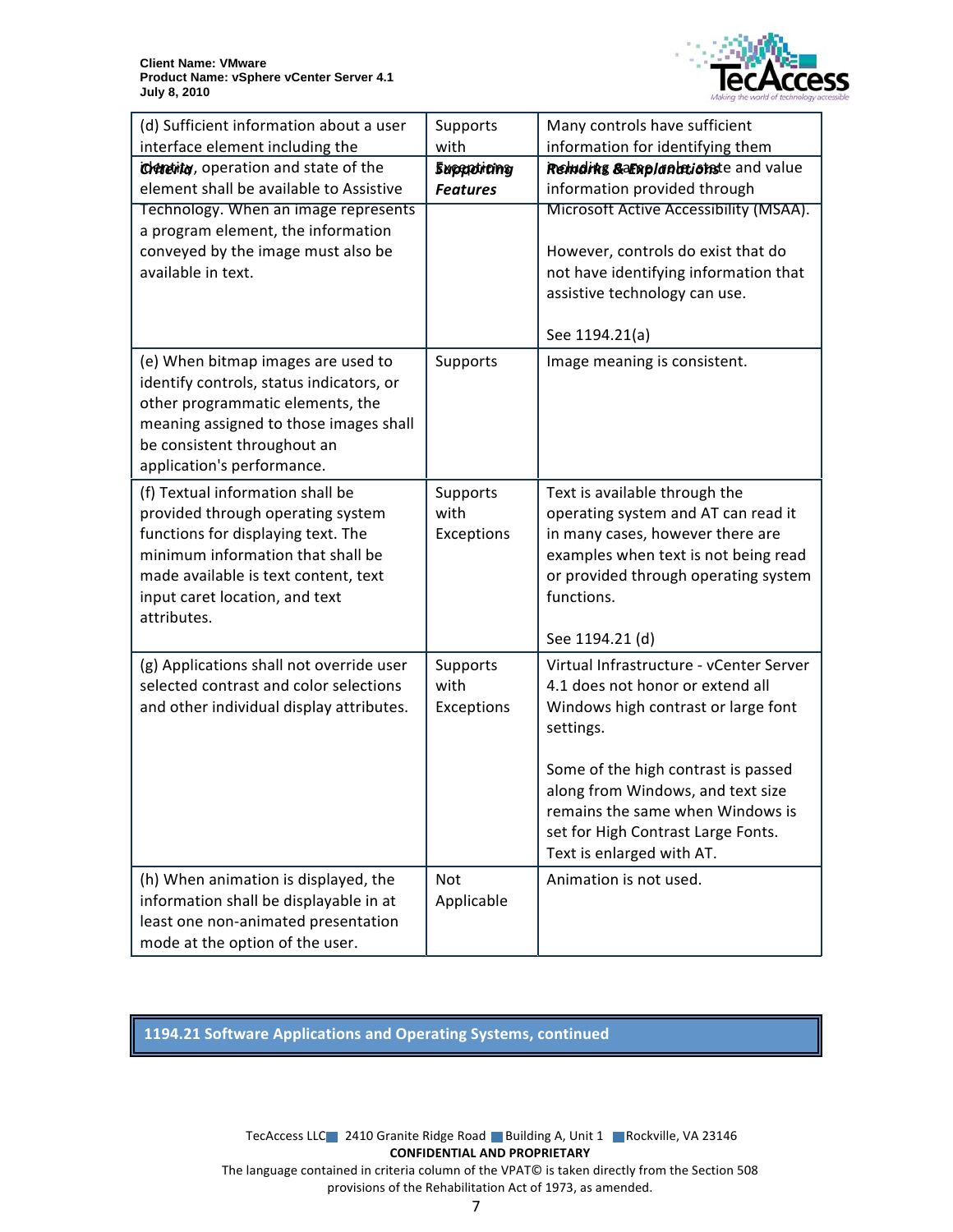

| (i) Color coding shall not be used as the<br>only means of conveying information,<br>indicating an action, prompting a<br>response, or distinguishing a visual<br>element.                                                                                      | Supports<br>with<br>Exceptions | The page tabs are displayed in a dark<br>grey and the currently selected tab is<br>white without any text equivalent.                                                                                                                                                                                                                                                                                                                                                                      |
|-----------------------------------------------------------------------------------------------------------------------------------------------------------------------------------------------------------------------------------------------------------------|--------------------------------|--------------------------------------------------------------------------------------------------------------------------------------------------------------------------------------------------------------------------------------------------------------------------------------------------------------------------------------------------------------------------------------------------------------------------------------------------------------------------------------------|
| (j) When a product permits a user to<br>adjust color and contrast settings, a<br>variety of color selections capable of<br>producing a range of contrast levels<br>shall be provided.                                                                           | Not<br>Applicable              | The Windows based GUI accessed<br>through the VMware vSphere client<br>4.1 does not permit a user to adjust<br>color or contrast settings.                                                                                                                                                                                                                                                                                                                                                 |
| (k) Software shall not use flashing or<br>blinking text, objects, or other<br>elements having a flash or blink<br>frequency greater than 2 Hz and lower<br>than 55 Hz.                                                                                          | Supports                       | Blinking and flashing does not occur<br>in the prohibited range.                                                                                                                                                                                                                                                                                                                                                                                                                           |
| (I) When electronic forms are used, the<br>form shall allow people using Assistive<br>Technology to access the information,<br>field elements, and functionality<br>required for completion and<br>submission of the form, including all<br>directions and cues | Supports<br>with<br>Exceptions | Many controls have sufficient<br>information for identifying them<br>including name, role, state and value<br>information provided through<br>Microsoft Active Accessibility (MSAA).<br>Some controls which are links or<br>buttons are not identified as<br>interactive interface elements<br>through the Role property of MSAA.<br>An example of this is some of the<br>links under the "Hardware" and<br>"Software" sections of the<br>Configuration screen.<br>See 1194.21 (d) and (f) |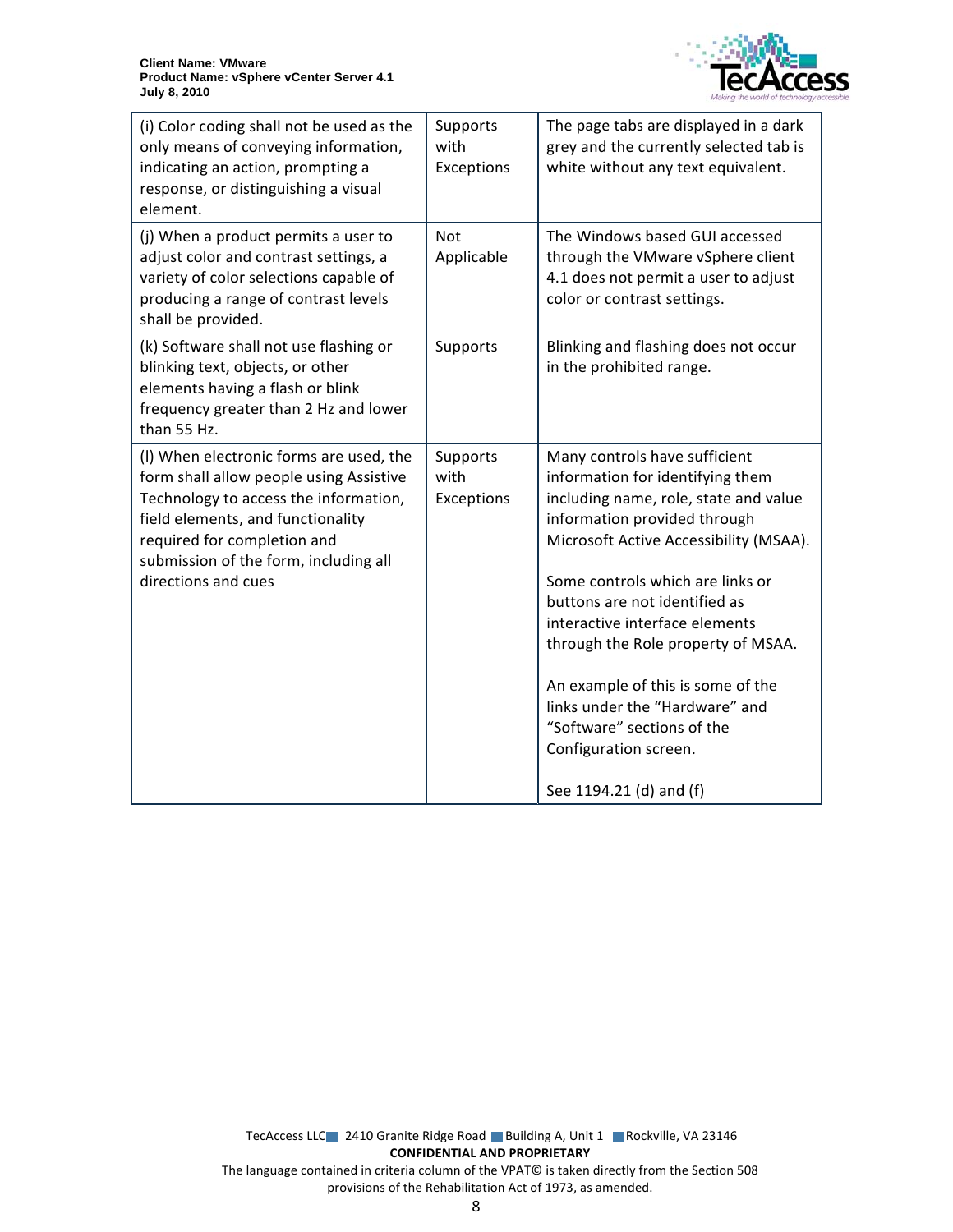

| 1194.22 Web-based Internet Information and Applications                                                                                                                  |                                            |                                                                                                                                                                                                                                                                                                                                                                                                |  |
|--------------------------------------------------------------------------------------------------------------------------------------------------------------------------|--------------------------------------------|------------------------------------------------------------------------------------------------------------------------------------------------------------------------------------------------------------------------------------------------------------------------------------------------------------------------------------------------------------------------------------------------|--|
| जाप्ताप                                                                                                                                                                  | <del>उपप्रपण जापु</del><br><b>Features</b> | nemurks & Explanations                                                                                                                                                                                                                                                                                                                                                                         |  |
| (a) A text equivalent for every non-text<br>element shall be provided (e.g., via<br>"alt", "longdesc", or in element<br>content).                                        | Supports<br>with<br>Exceptions             | Not all images which convey<br>important information have Alt<br>attributes. When accessed through<br>the Virtual Infrastructure - VI Web<br>Access Client 4.1.<br>For example, some images are<br>background images which are linked<br>and do not have alt attributes or title<br>tags on the images or links.<br>Images that images that appear to be<br>spacer images also do not have alt |  |
| (b) Equivalent alternatives for any<br>multimedia presentation shall be<br>synchronized with the presentation.                                                           | <b>Not</b><br>Applicable                   | tags or text equivalents.<br>No Multimedia is present.                                                                                                                                                                                                                                                                                                                                         |  |
| (c) Web pages shall be designed so that<br>all information conveyed with color is<br>also available without color, for<br>example from context or markup.                | Supports                                   | Color is not used as a sole means of<br>conveying information.                                                                                                                                                                                                                                                                                                                                 |  |
| (d) Documents shall be organized so<br>they are readable without requiring an<br>associated style sheet.                                                                 | Does Not<br>Support                        | When Style Sheets are disabled the<br>page is not usable.                                                                                                                                                                                                                                                                                                                                      |  |
| (e) Redundant text links shall be<br>provided for each active region of a<br>server-side image map.                                                                      | Not<br>Applicable                          | Server-side image maps are not used.                                                                                                                                                                                                                                                                                                                                                           |  |
| (f) Client-side image maps shall be<br>provided instead of server-side image<br>maps except where the regions cannot<br>be defined with an available geometric<br>shape. | Not<br>Applicable                          | Client-side image maps are not used.                                                                                                                                                                                                                                                                                                                                                           |  |
| (g) Row and column headers shall be<br>identified for data tables.                                                                                                       | Does Not<br>support                        | Header cells are not denoted using TH<br>tags for data tables, e.g., the topic<br>"VMware Infrastructure Client<br>Window > Menu Bar."                                                                                                                                                                                                                                                         |  |
| (h) Markup shall be used to associate<br>data cells and header cells for data<br>tables that have two or more logical<br>levels of row or column headers.                | <b>Not</b><br>Applicable                   | Data tables with two or more logical<br>levels are not present.                                                                                                                                                                                                                                                                                                                                |  |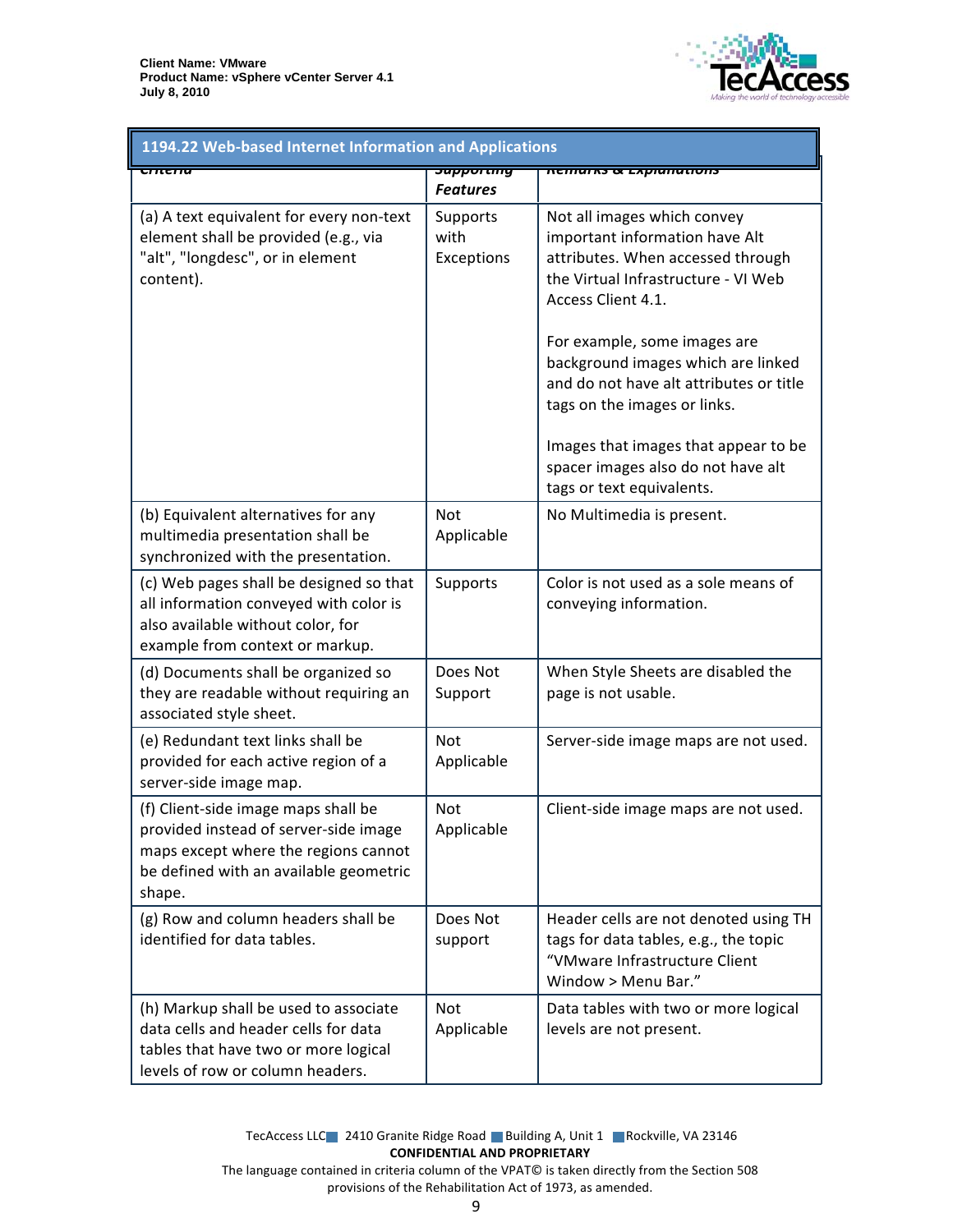

| 1194.22 Web-based Internet Information and Applications, continued                                                                                                                                                                                                                                                     |                                   |                                                                                                 |  |
|------------------------------------------------------------------------------------------------------------------------------------------------------------------------------------------------------------------------------------------------------------------------------------------------------------------------|-----------------------------------|-------------------------------------------------------------------------------------------------|--|
| जारजाप                                                                                                                                                                                                                                                                                                                 | ज्याप्राण्यसम्<br><b>Features</b> | <del>ncmurns a Explumutions</del>                                                               |  |
| (i) Frames shall be titled with text that<br>facilitates frame identification and<br>navigation.                                                                                                                                                                                                                       | Does Not<br>Support               | Iframes are used but do not have<br>meaningful identification such as title<br>tags.            |  |
| (j) Pages shall be designed to avoid<br>causing the screen to flicker with a<br>frequency greater than 2 Hz and lower<br>than 55 Hz.                                                                                                                                                                                   | Supports                          | Flickering does not occur in the<br>prohibited range.                                           |  |
| (k) A text-only page, with equivalent<br>information or functionality, shall be<br>provided to make a web site comply<br>with the provisions of this part, when<br>compliance cannot be accomplished in<br>any other way. The content of the text-<br>only page shall be updated whenever<br>the primary page changes. | Not<br>Applicable                 | A text only page is not needed to the<br>application.                                           |  |
| (I) When pages utilize scripting<br>languages to display content, or to<br>create interface elements, the<br>information provided by the script shall<br>be identified with functional text that<br>can be read by Assistive Technology.                                                                               | Supports<br>with<br>Exceptions    | Not all Interfaces are keyboard<br>accessible or readable.<br>See 1194.21(a), (b), (c), and (d) |  |
| (m) When a web page requires that an<br>applet, plug-in or other application be<br>present on the client system to<br>interpret page content, the page must<br>provide a link to a plug-in or applet that<br>complies with §1194.21(a) through (I).                                                                    | <b>Not</b><br>Applicable          | Plug-ins are not used.                                                                          |  |
| (n) When electronic forms are designed<br>to be completed on-line, the form shall<br>allow people using Assistive Technology<br>to access the information, field<br>elements, and functionality required<br>for completion and submission of the<br>form, including all directions and cues.                           | Not<br>Applicable                 | No electronic forms are used.                                                                   |  |
| (o) A method shall be provided that<br>permits users to skip repetitive<br>navigation links.                                                                                                                                                                                                                           | Does Not<br>Support               | No Link is provided to move over<br>repetitive Navigation.                                      |  |
| (p) When a timed response is required,<br>the user shall be alerted and given<br>sufficient time to indicate more time is<br>required.                                                                                                                                                                                 | Not<br>Applicable                 | There are no timed responses<br>required.                                                       |  |

TecAccess LLC 2410 Granite Ridge Road Building A, Unit 1 Rockville, VA 23146 **CONFIDENTIAL AND PROPRIETARY** 

The language contained in criteria column of the VPAT© is taken directly from the Section 508 provisions of the Rehabilitation Act of 1973, as amended.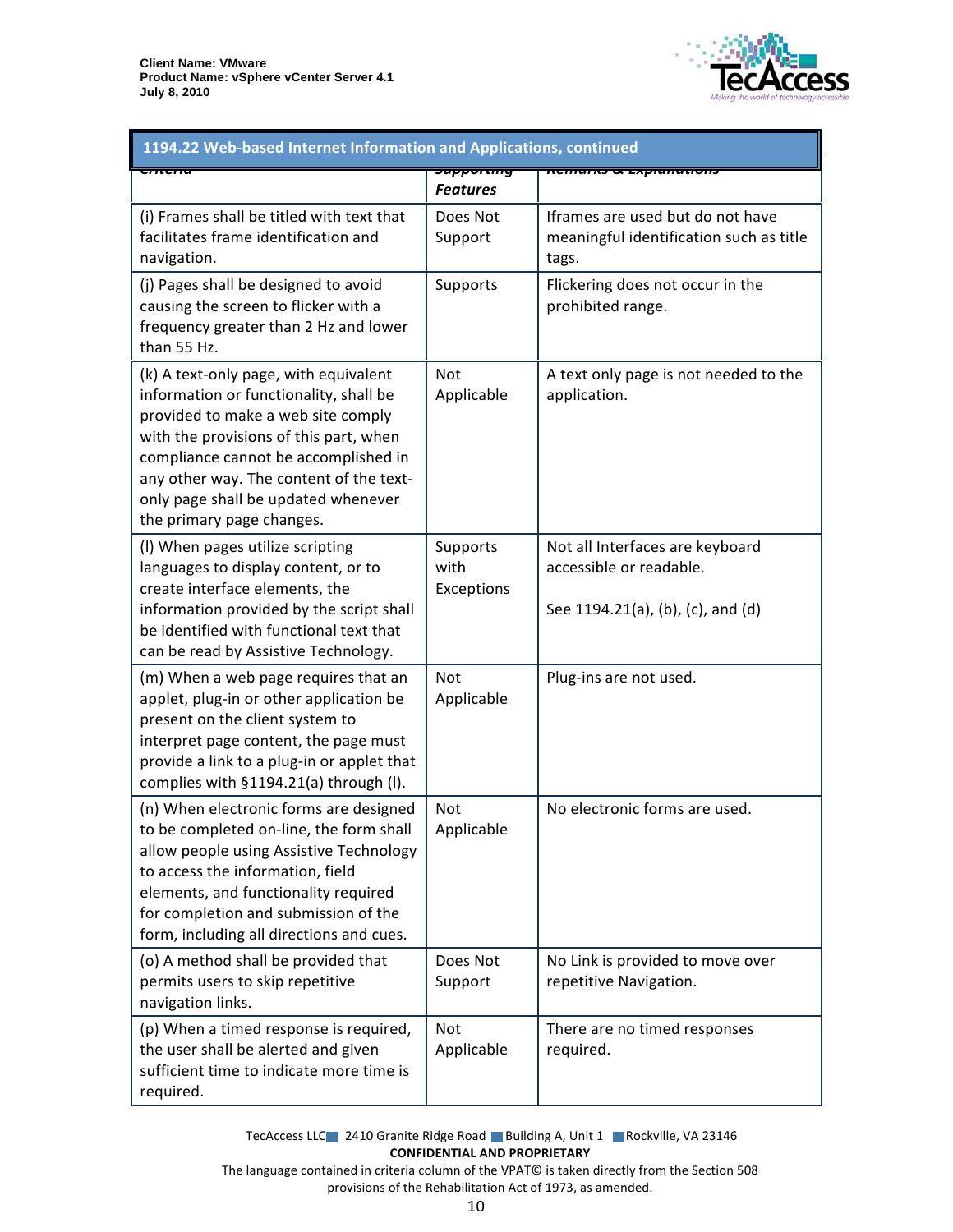

## 1194.31 Functional Performance Criteria

| <b>Criteria</b>                                                                                                                                                                                                                                                                                                                  | <b>Supporting</b><br><b>Features</b> | <b>Remarks &amp; Explanations</b>                                                                                                                                                                                                                     |
|----------------------------------------------------------------------------------------------------------------------------------------------------------------------------------------------------------------------------------------------------------------------------------------------------------------------------------|--------------------------------------|-------------------------------------------------------------------------------------------------------------------------------------------------------------------------------------------------------------------------------------------------------|
| (a) At least one mode of operation and<br>information retrieval that does not require<br>user vision shall be provided, or support for<br>assistive technology used by people who<br>are blind or visually impaired shall be<br>provided.                                                                                        | Supports<br>with<br>Exceptions       | Virtual Infrastructure - vCenter<br>Server 4.1 has some limitations that<br>do not allow full support for screen<br>reader AT. Please reference the<br>included 1194.21 and 1194.22<br>sections for specific details.                                 |
| (b) At least one mode of operation and<br>information retrieval that does not require<br>visual acuity greater than 20/70 shall be<br>provided in audio and enlarged print output<br>working together or independently, or<br>support for assistive technology used by<br>people who are visually impaired shall be<br>provided. | Supports<br>with<br>Exceptions       | Screen magnifiers do work with<br>Virtual Infrastructure, however the<br>product does not honor all<br>Windows color and high contrast<br>settings and increased text size.<br>Please reference the included<br>1194.21 section for specific details. |
| (c) At least one mode of operation and<br>information retrieval that does not require<br>user hearing shall be provided, or support<br>for assistive technology used by people who<br>are deaf or hard of hearing shall be<br>provided.                                                                                          | Supports                             | Hearing is not required.                                                                                                                                                                                                                              |
| (d) Where audio information is important<br>for the use of a product, at least one mode<br>of operation and information retrieval shall<br>be provided in an enhanced auditory<br>fashion, or support for assistive hearing<br>devices shall be provided.                                                                        | <b>Not</b><br>Applicable             | Audio is not present.                                                                                                                                                                                                                                 |
| (e) At least one mode of operation and<br>information retrieval that does not require<br>user speech shall be provided, or support<br>for assistive technology used by people with<br>disabilities shall be provided.                                                                                                            | Supports                             | User speech is not required to<br>access content.                                                                                                                                                                                                     |

1194.31 Functional Performance Criteria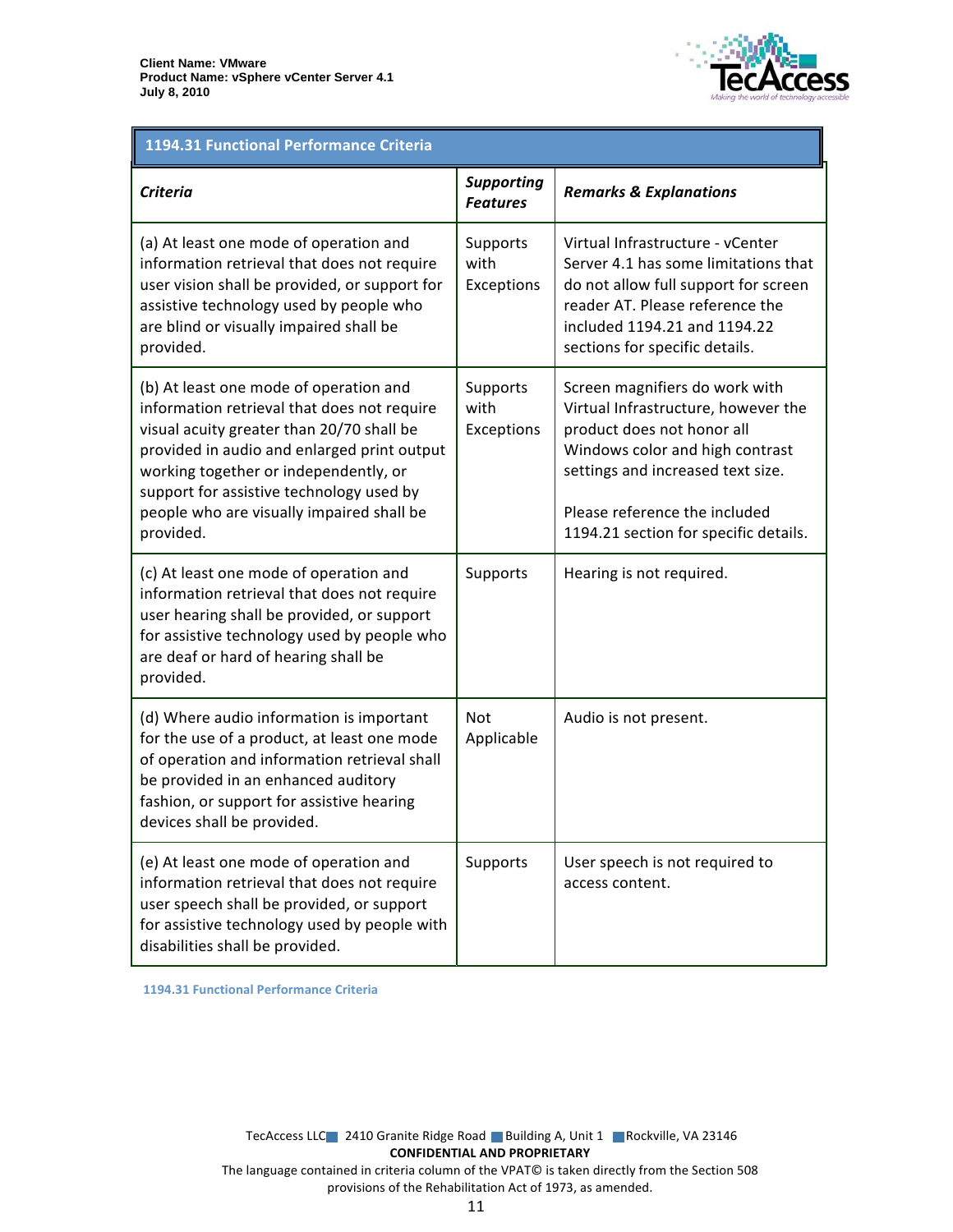

| 1194.31 Functional Performance Criteria, continued                                                                                                                                                                |                                      |                                                                                                      |
|-------------------------------------------------------------------------------------------------------------------------------------------------------------------------------------------------------------------|--------------------------------------|------------------------------------------------------------------------------------------------------|
| <b>Criteria</b>                                                                                                                                                                                                   | <b>Supporting</b><br><b>Features</b> | <b>Remarks &amp; Explanations</b>                                                                    |
| (f) At least one mode of operation and<br>information retrieval that does not require<br>fine motor control or simultaneous actions<br>and that is operable with limited reach and<br>strength shall be provided. | Supports<br>with<br>Exceptions       | Some user interface elements are<br>not keyboard accessible. Please<br>refer to 1194.21 for details. |

1194.31 Functional Performance Criteria, continued